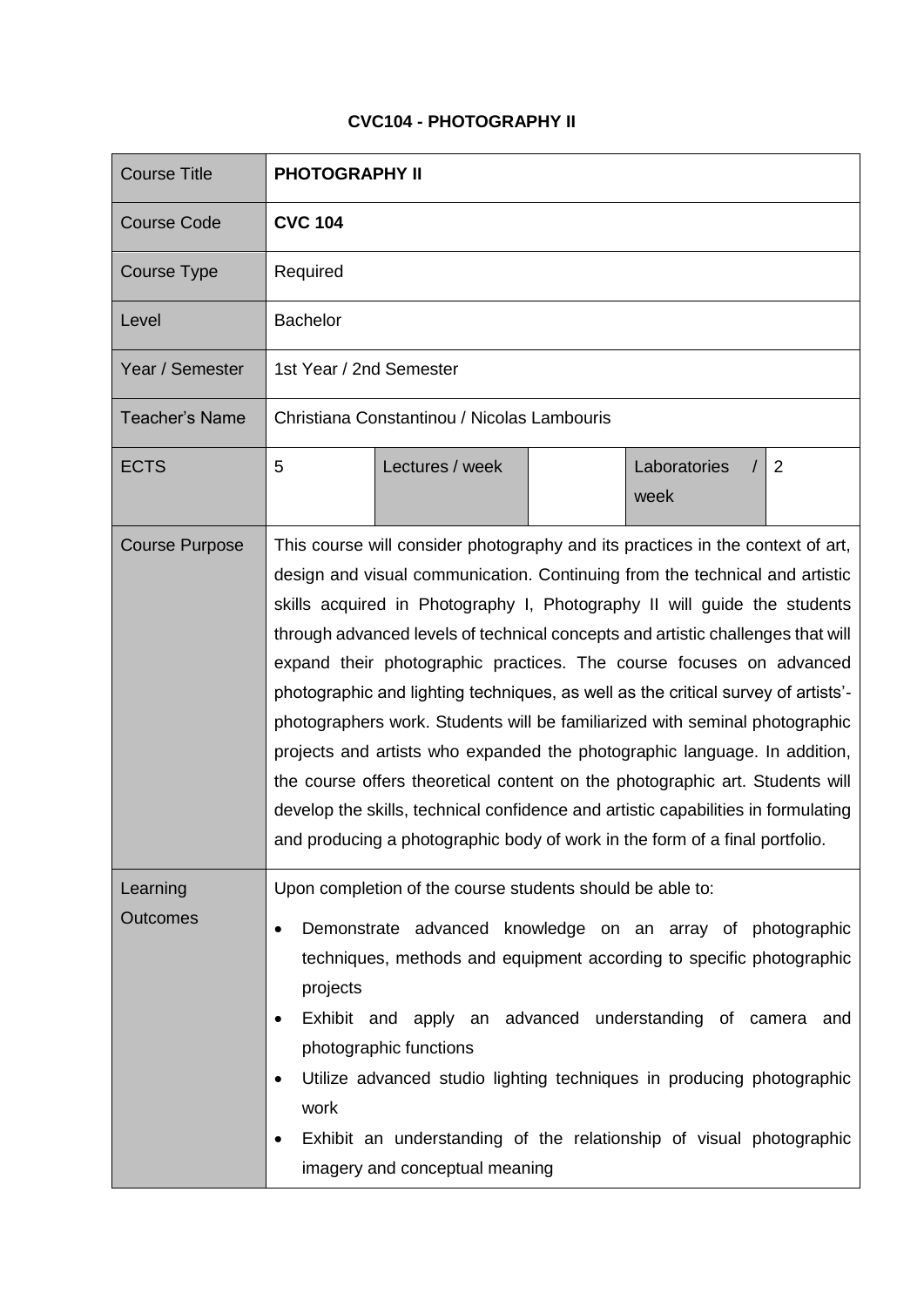|                       | $\bullet$<br>its artistic contexts and its commercial applications<br>$\bullet$<br>Develop a personal artistic voice manifested within a body of work<br>$\bullet$<br>$\bullet$<br>Acquire skills to explore concepts and ideas through photography<br>$\bullet$<br>$\bullet$<br>both visual and concept development. |              | Develop critical and analytical skills in relation to the photographic image,<br>Review and apply the elements and principles of design to photography.<br>Develop competence in organization and management a photographic<br>shooting independently, collaboratively and/ or as a member of a team.<br>Gain ability to apply elemental research and methodology strategies for                                                                                                                                                                                                                                                                                                                                                                                                        |
|-----------------------|-----------------------------------------------------------------------------------------------------------------------------------------------------------------------------------------------------------------------------------------------------------------------------------------------------------------------|--------------|-----------------------------------------------------------------------------------------------------------------------------------------------------------------------------------------------------------------------------------------------------------------------------------------------------------------------------------------------------------------------------------------------------------------------------------------------------------------------------------------------------------------------------------------------------------------------------------------------------------------------------------------------------------------------------------------------------------------------------------------------------------------------------------------|
| Prerequisites         | <b>CVC103</b>                                                                                                                                                                                                                                                                                                         | Corequisites | None                                                                                                                                                                                                                                                                                                                                                                                                                                                                                                                                                                                                                                                                                                                                                                                    |
| <b>Course Content</b> | 1. Advanced Photographic Techniques<br>alternative photographic practices and production methods<br><b>Visual Communication</b><br>further engage with issues and questions on the ontology of the medium                                                                                                             |              | The course offers advanced photographic workshops on photographic<br>techniques, lighting techniques and set-ups (both in studio and outdoors). In<br>addition, through short projects, students are encouraged to experiment with<br>2. Photography as Artistic Medium: Photography in Art, Design and<br>The course emphasizes the study and critical examination of photography as<br>a complex artistic medium with applications and manifestations in the areas<br>of fine art, commercial photography (advertising, fashion, film etc.) and<br>photojournalism, whilst also focusing on the role of contemporary vernacular<br>and amateur photography produced and consumed on digital and social<br>media platforms. Through visual presentations and discussions students will |
|                       | 3. Artists Work & Photographic Themes                                                                                                                                                                                                                                                                                 |              |                                                                                                                                                                                                                                                                                                                                                                                                                                                                                                                                                                                                                                                                                                                                                                                         |
|                       | own projects                                                                                                                                                                                                                                                                                                          |              | The course will focus on the work, concepts, and themes of important artists<br>who use the photographic medium. Critical and theoretical studies will frame<br>lectures and discussions on the photographic art and the photographic<br>practices. Students will engage in visual, conceptual and contextual analysis<br>of artists' works/projects which will also instigate conceptual research for their                                                                                                                                                                                                                                                                                                                                                                            |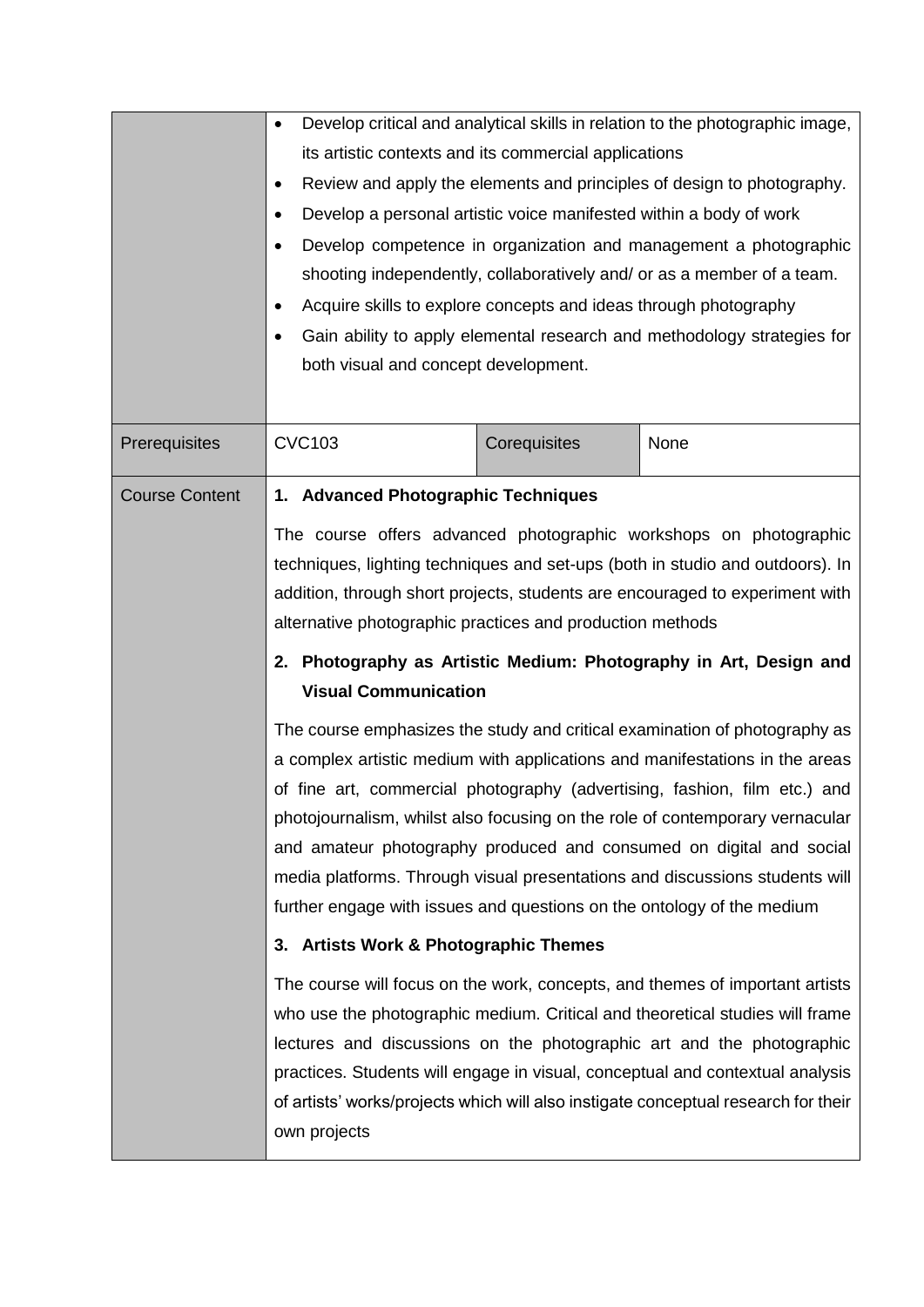|                         | 4. The Photographic Project: Concept, Experimentation, Creation                                                                                                                                                                                                                                                                                                                                                                                              |
|-------------------------|--------------------------------------------------------------------------------------------------------------------------------------------------------------------------------------------------------------------------------------------------------------------------------------------------------------------------------------------------------------------------------------------------------------------------------------------------------------|
|                         | Students will be guided through the creative processes and steps in<br>researching and formulating an artistic photographic concept. Issues such as<br>meaning, communication, artistic discussions and questioning will be part for<br>the students' research process into arriving at a conceptual artistic proposal<br>for a major final project.                                                                                                         |
| Teaching<br>Methodology | The theoretical and technical course content is delivered through:                                                                                                                                                                                                                                                                                                                                                                                           |
|                         | Photographic workshops: studio-based workshops and demonstrations on<br>camera functions, equipment and techniques.                                                                                                                                                                                                                                                                                                                                          |
|                         | Visual Presentations: visual presentations on photographic techniques and<br>processes. Visual presentations of photographic work are also utilized to<br>discuss technical issues, artistic visions and imaging standards which<br>encourages critical discourse and discussion.                                                                                                                                                                            |
|                         | Theory Lectures: Specialized theory lectures and presentations on the History<br>of Photography, the medium of photography and artists' work.                                                                                                                                                                                                                                                                                                                |
|                         | Project Briefings and Project Critiques: extended project/assignment<br>briefings, using visual examples of work, descriptions and discussions on the<br>subject matter assist students in comprehending the context, content and<br>technical requirements of the assignment. The student assignments work<br>presentation is done in a formal group/class critique, in which group<br>discussion and evaluation is encouraged as another form of learning. |
|                         | Tutorials: Individual and/or group tutoring and guidance, supplementary of the<br>scheduled classes and studio-hours.<br>E-learning Presentations: Students have access to electronically based                                                                                                                                                                                                                                                              |
|                         | learning and teaching where lectures are made available to them online as                                                                                                                                                                                                                                                                                                                                                                                    |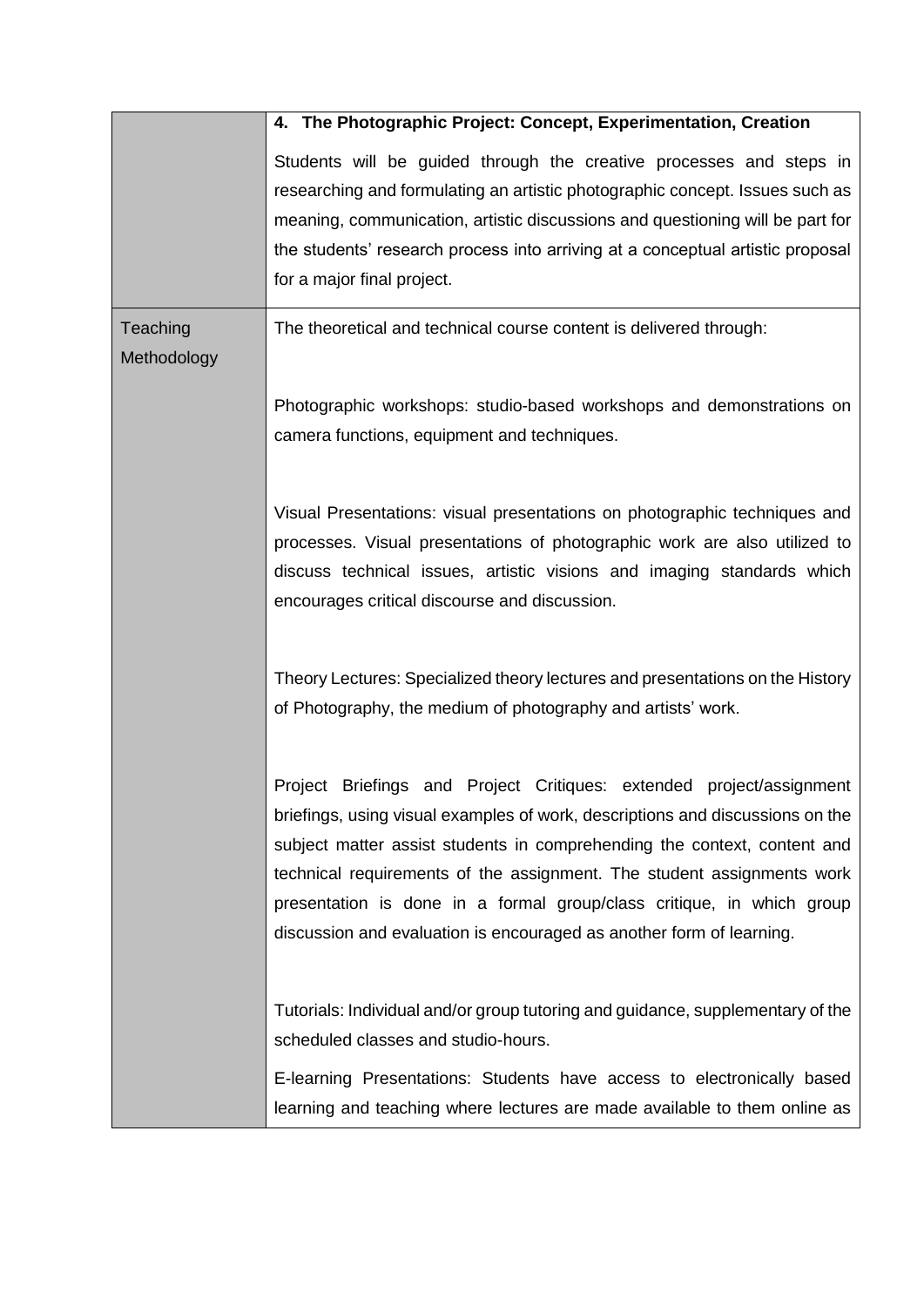|              | well as additional references to documentaries, videos and links of interest                                                                                                                                  |
|--------------|---------------------------------------------------------------------------------------------------------------------------------------------------------------------------------------------------------------|
|              | related to photography.                                                                                                                                                                                       |
| Bibliography | Reference Bibliography:                                                                                                                                                                                       |
| (References) | 1. Ang, T. Photography: The Definitive Visual History. DK, 2014. ISBN:<br>9781465422880                                                                                                                       |
|              | 2. Antonini, M., Minniti, S., Gómez, F., Lungarella, G., Bendandi, L. (Eds.).<br>Experimental Photography: A Handbook of Techniques. Thames &<br>Hudson, 2015. ISBN: 9780500544372                            |
|              | 3. Barrett, T. Criticizing Photographs 5th Edition. McGraw-Hill Education,<br>2011. ISBN: 9780073526539                                                                                                       |
|              | 4. Bate, D. Art Photography. Tate Publishing, 2016. ISBN: 9781849762243<br>5. Bilissi, E., Langford, M. Langford's Advanced Photography: The Guide for                                                        |
|              | Aspiring Photographers (8th Edition). Focal Press, 2011. ISBN:<br>9780240521916                                                                                                                               |
|              | 6. Campany, D. Photography and Cinema (Exposures). Reaktion Books,<br>2008. ISBN: 9781861893512                                                                                                               |
|              | 7. Campany, D., Elcott, N., Respini, E., Slifkin, R., Bajac, Q., Gallun, L.,<br>Marcoci, R., Meister, S., H. (Eds.). Photography at MoMA: 1960 to Now.<br>The Museum of Modern Art, 2015. ISBN: 9780870709692 |
|              | 8. Cotton, C. The Photograph as Contemporary Art (world of Art). Thames<br>& Hudson, 2014. ISBN: 9780500204184                                                                                                |
|              | Fancher, N., Studio Anywhere: A Photographer's Guide to Shooting in<br>9.<br>Unconventional Locations. Peachpit Press, 2015. ISBN: 9780134084176                                                              |
|              | 10. Frank, R, Kerouac, J. (intro.). The Americans. Steidl. 2008. ISBN:<br>9783865215840                                                                                                                       |
|              | 11. Fulford J., Halpern G., Slack M. The Photographer's Playbook: 307<br>and Ideas.<br>Aperture<br>Foundation,<br>2014.<br>ISBN:<br>Assignments<br>9781597112475                                              |
|              | 12. Heiferman, M., Holborn, M., Fletcher, S. (Eds.), Goldin, N. Nan Goldin:<br>The Ballad of Sexual Dependency. Aperture Foundation, 2014. ISBN:<br>9781597112086                                             |
|              | <b>13.</b> Kirstein L., Evans, W., Meister, S. Walker Evans: American Photographs:<br>Seventy-Fifth Anniversary Edition. The Museum of Modern Art, 2012.<br>ISBN: 9780870708350                               |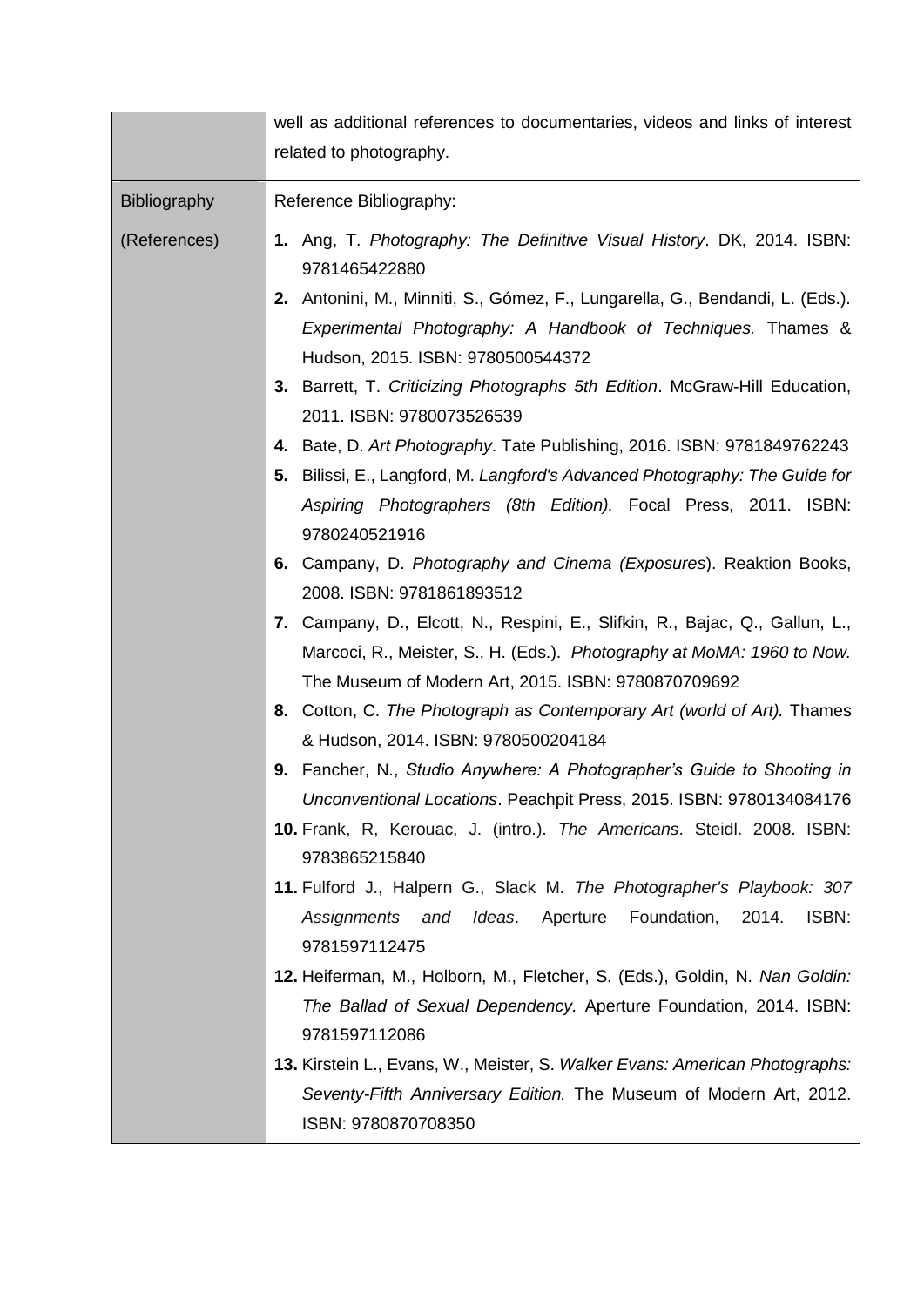|            | 14. Klanten, R., Sinofzik, A., Ehmann, S. (Eds.). The Still Life: In Product                                        |
|------------|---------------------------------------------------------------------------------------------------------------------|
|            | Editorial<br>Getsalten,<br>ISBN:<br>Presentation<br>Design.<br>2015.<br>and                                         |
|            | 9783899555813                                                                                                       |
|            | 15. Shore, S., Schmidt-Wulffen, S., Tillman, L. Stephen Shore: Uncommon                                             |
|            | Places: The Complete Works. Aperture Foundation, 2015. ISBN:                                                        |
|            | 9781597113038                                                                                                       |
|            | 16. Szarkowski, J., Eggleston, W. William Eggleston's Guide. The Museum of<br>Modern Art, 2002. ISBN: 9780870703782 |
|            | 17. Taschen (Eds.). David LaChapelle. Good News. Part II (Multilingual                                              |
|            | Edition). Taschen, 2017. ISBN: 9783836570466                                                                        |
|            |                                                                                                                     |
| Assessment | Overall, the course is evaluated as follows:                                                                        |
|            | <b>Final Assessment 34%</b>                                                                                         |
|            | Design Intelligence 40%,                                                                                            |
|            | Research and Methodology 20%,                                                                                       |
|            | Experimentation and Analysis 20%,                                                                                   |
|            | Time management and Presentation 20%                                                                                |
|            | Course work 66%                                                                                                     |
|            | Interim Critique 33%                                                                                                |
|            | Final Critique 33%                                                                                                  |
|            | Specific requirements for given projects and the assessment criteria are                                            |
|            | written down on project briefs that are handed out to students.                                                     |
|            | The standards of quality in students work are based on:                                                             |
|            | Evidence of thought, care and effort demonstrated in the work;<br>Е                                                 |
|            | An understanding of the elements of arts and the principles of<br>п                                                 |
|            | photography;                                                                                                        |
|            | Proper use of materials and equipment.<br>п                                                                         |
|            | Finished work necessary to meet requirements;<br>п                                                                  |
|            | Research and experimentation in a sketchbook;<br>п                                                                  |
|            | Attention during lectures, directions and demonstrations;<br>п<br>Participation in class critiques;<br>Е            |
|            |                                                                                                                     |